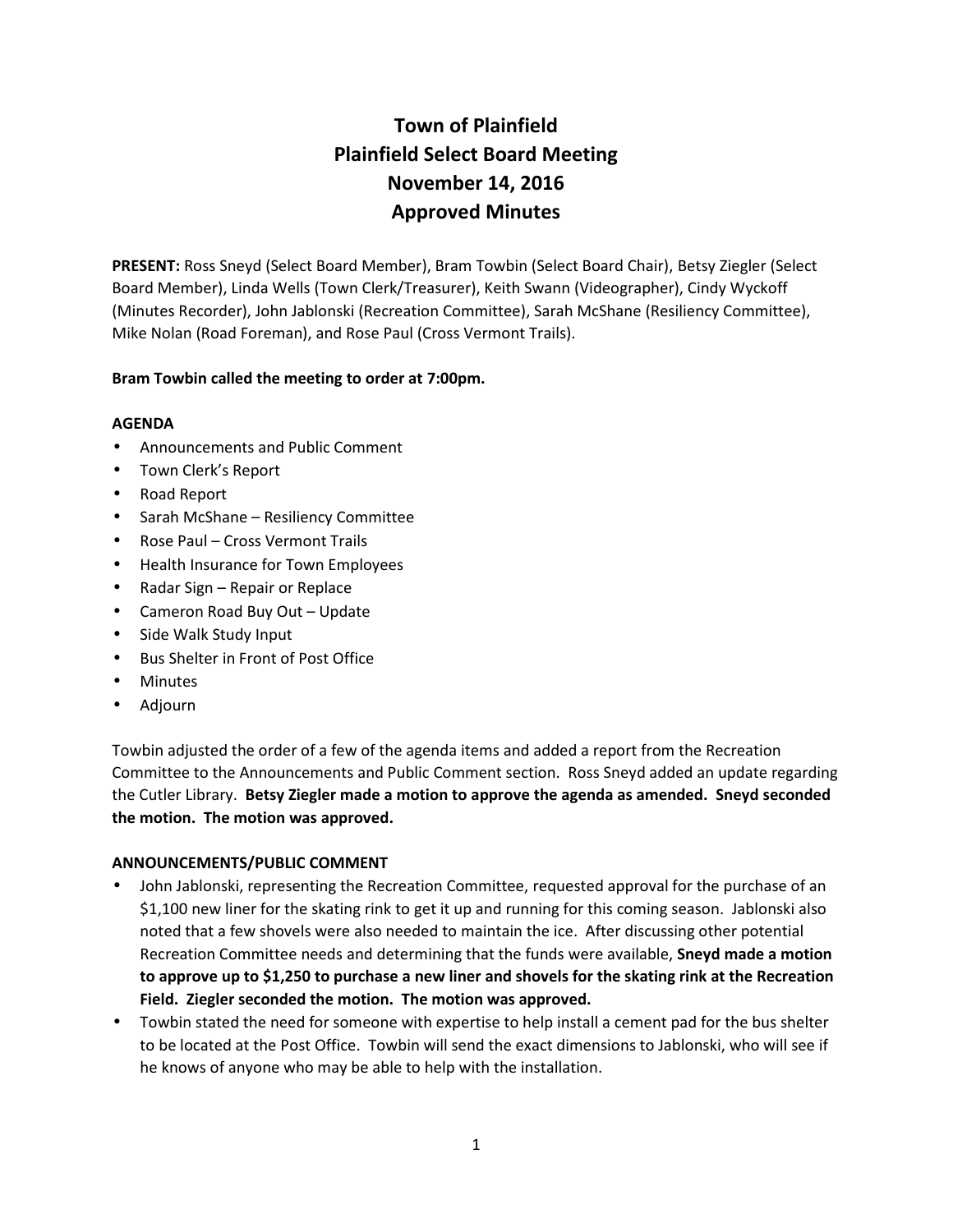# **RADAR SIGN – REPAIR OR REPLACE**

- Towbin reported that the repair company has quoted \$1,450 as a minimum to get the Town's radar sign working. After briefly discussing other possible options, it was decided that repairs be made to the Town's radar sign. **Sneyd made a motion to authorize spending up to \$1,900 for repairs, including shipping costs, to the radar sign. Ziegler seconded the motion. The motion was approved.**
- After a brief discussion regarding line painting on Towne Avenue, **Sneyd made a motion to spend up to \$750 for L&D Safety Marking to paint lines on Towne Avenue. Towbin seconded the motion. The motion was approved.** Road Foreman Mike Nolan will contact L&D Safety Marking to make arrangements for the work to be done as soon as possible.
- Towbin noted that someone is interested in taking the Town's 5,000-gallon chloride tank.
- Regarding the cement pad that needs to be installed for the new bus shelter to be placed at the Post Office, Nolan reported that Karl Bissex had worked with the Town to install the cement pad at the Park and Ride location. It was agreed that the bike rack should be included in the installation. Towbin will follow up with Bissex.
- Nolan reported that all the Town equipment is ready for plowing and sanding, but due to the current mild weather, the Road Crew has been doing some ditching work.
- Nolan noted that he had gotten cost figures on posts and tags needed to inventory and map all of the culverts on Town roads. With two stakes and tags at the ends of each of the 342 culverts, the cost would be over \$12,000. Nolan suggested that the project be phased in by doing some roads each year. A brief discussion followed on the possibility of finding students who might be interested in helping with the project. Towbin noted that a line item needs to be created for it in next year's budget.

# **TOWN CLERK'S REPORT**

- Town Clerk/Treasurer Linda Wells presented a petition from residents on Country Club Road for lowering the road's speed limit. Wells noted that the petition did not contain the needed 50 signatures. The Select Board will further consider what action to take.
- Wells presented a service contract for Kevin Hudson to plow and sand the Town's sidewalks, which Towbin signed.
- Wells presented a contract agreement with Elmhill Inc. DBA Maplehill School/Maplehill and Community Farm for help at the Town Forest, which Towbin signed.
- Wells noted a 9.25% increase in the cost of health insurance for Town employees. She stated that since the State's Health Exchange took effect, the Vermont League of Cities and Towns (VLCT) is no longer able to come out to the Town to explain policy options due to the fact that premiums no longer include standard commissions to cover VLCT's costs. While VLCT is still available to answer general questions, it would cost the Town approximately \$1,700 for VLCT to come out for a meeting to present detailed information. Blue Cross/Blue Shield is also available for questions. Wells suggested that the Select Board hold a special meeting to further discuss the issue, choose the best option for employees, and set some dates for the upcoming budget process.

# **SARAH MCSHANE – RESILIENCY COMMITTEE**

 Sarah McShane provided an update on the Resiliency Committee's activities. The community survey generated 668 responses and the results will be posted to the Cutler Library's website and possibly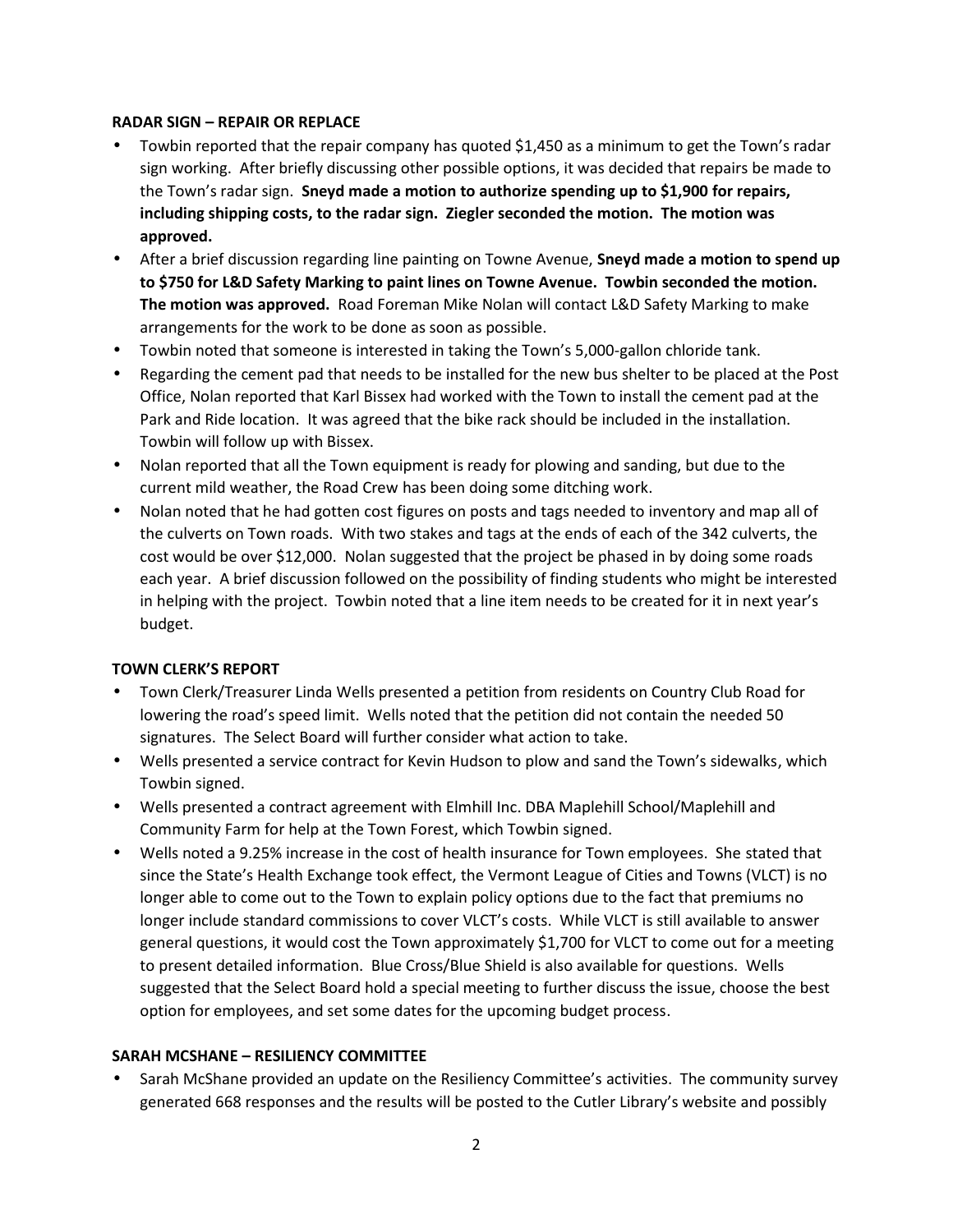to the Town's website as well. Survey results showed that there was significant support for the protection of flood plains, that many residents did not know where public facilities were during an emergency event, that there was a sense of strong community connections, that the Town adequately gets out information, and that there is appreciation for the work of both the Select Board and former Emergency Management Director Rob Bridges. A riparian planting will take place in late April/early May 2017 at the Recreation Field where the shelter was dismantled. On 12/14/16, the committee will be holding a meeting at the Cutler Library where the Washington County Sheriff's Office will be invited to discuss a neighborhood watch initiative and ways to build stronger connections between neighbors. In February or March 2017, the committee is hoping to partner with the Fire Station to have an emergency preparedness party at the Fire Station. A regional event will take place in early spring 2017, where other resiliency committees will share success stories. McShane noted that project champions are needed to continue efforts beyond the project, which hopefully will stem from the group that comes together at the 12/14/16 meeting. Ziegler added the Resiliency Committee's participation in Old Home Days and thoughts on different ways to gather stories on people's connection to Plainfield. A brief discussion followed on ways to coordinate the purchase of plants for the riparian planting. Towbin suggested that Nicko Rubin from East Hill Tree Farm in Plainfield be consulted as a local source for plants. Towbin thanked McShane for her work on the project.

#### **NEIL HOGAN RESIGNATION LETTER**

 Towbin read aloud a letter from Neil Hogan, who announced that he is stepping down from the Plainfield Development Review Board (DRB) in March. Towbin thanked Hogan for his service and called for anyone interested in serving on the DRB to contact Linda Wells.

#### **ROSE PAUL, CROSS VERMONT TRAIL ASSOCIATION**

 Towbin introduced Rose Paul from the Cross Vermont Trail Association, who was present regarding the process for warning an article to be voted on at the 2017 Town Meeting. The article would be asking for the Town of Plainfield to help fund the building of a bridge connecting the Cross Vermont Trail across the Winooski River in East Montpelier. The City of Montpelier has pledged \$5,000, but will increase the amount to \$8,000 – one dollar per resident – as a challenge to other local towns to donate in a similar manner. The bridge will be an asset to Central Vermont and a vital link in getting people off the main road who wish to bike between towns or with small children. Paul explained that the location of the proposed bridge would be just before the control building at the hydro dam on Route 2 leading into Montpelier. The bridge and approaches on either side of the river will all be built at the same time. Paul explained that the Cross Vermont Trail is a 90-mile trail linking 17 villages and town centers across Vermont, from Lake Champlain to the Connecticut River, going right through Plainfield Village. The proposed bridge is a critical link. Based on the 2010 census figures, Plainfield's population is 1,243, and represents the equivalent amount of funding that the article would be requesting on Town Meeting Day. Towbin explained that the Select Board can put articles on the warning, but the policy has been to go through the petition process for issues that are not directly related to the Town. Paul agreed to going through the petition process. A brief discussion followed on whether it might include a parking area for those who wish to use portions of the trail.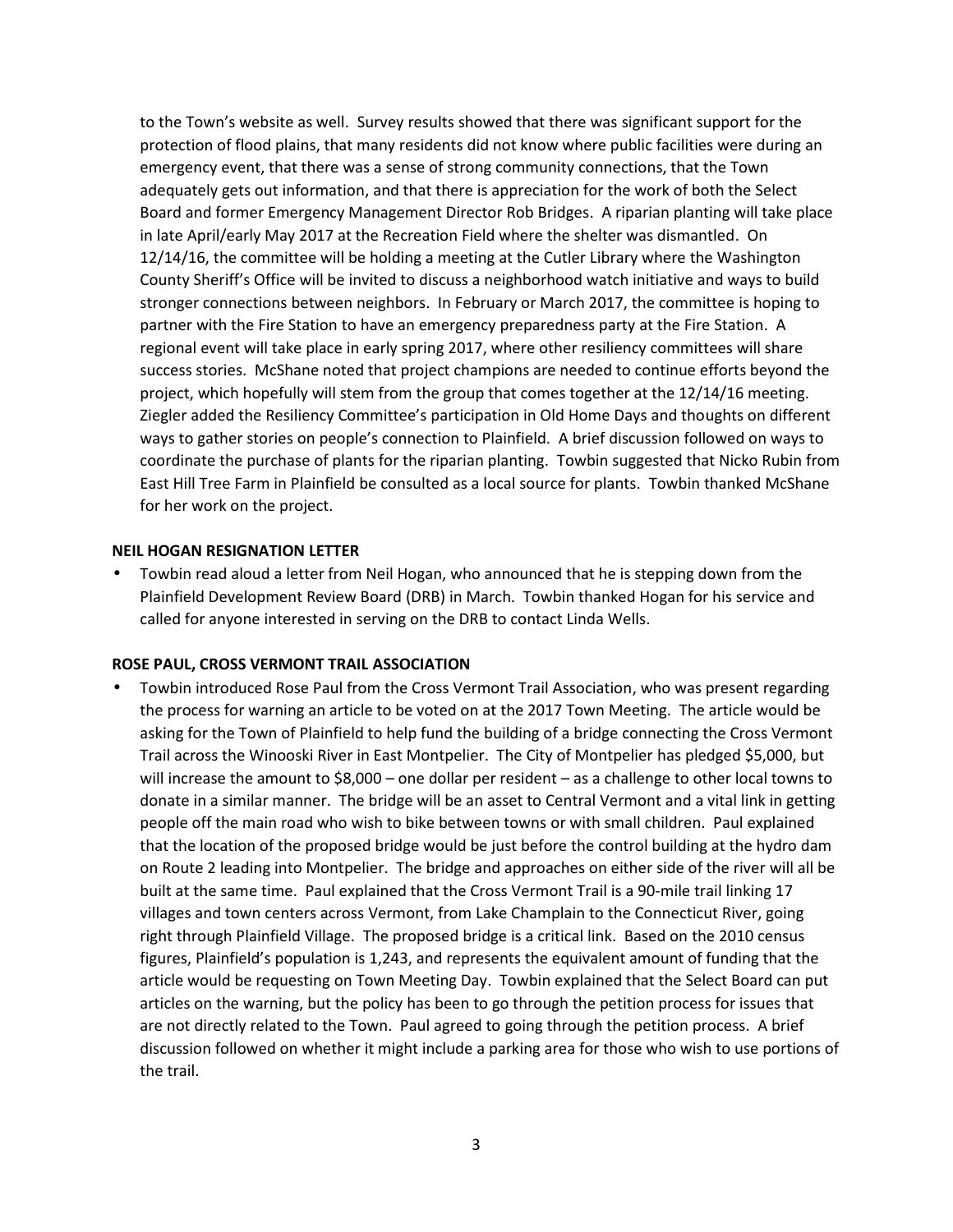## **SIDE WALK STUDY INPUT**

 Ziegler gave an update on the Pedestrian Sidewalk Scoping Study, describing the areas that are being studied. The purpose is to create a walkable pathway around the entire Lower Village. Community input is still being sought and Towbin agreed to post a summary of the project and survey questions on Front Porch Forum and Plainfield People. Paper copies are also available by contacting Ziegler directly. Ziegler stated that the project manager from the Dufresne Group will be coming to the next Select Board meeting and can answer questions. Towbin noted that undertaking projects such as this serve to leverage interest from the State in addressing other needed improvements such as the dangerous intersection where Main Street meets Route 2.

# **CAMERON ROAD BUY OUT – UPDATE**

 Towbin provided an update on the buyout process regarding the house on Cameron Road that is in danger of falling into the Great Brook. After the Town was turned down for a FEMA grant, other funding has been secured and an offer on the property is about to be made. Towbin reiterated the reason why the Town is involved, stating that if the house does fall into the Great Brook, the Town will face significant clean-up costs and difficulties in recouping the money, the debris might clog bridges on the Great Brook leading into the Village, and first responders will be put in danger dealing with the situation. Ziegler added that there would be a large amount of sediment that would go into the Great Brook that would further erode that side of the bank.

## **CUTLER LIBRARY REQUEST**

 Sneyd gave a brief update on the Town's fiscal sponsorship of a planning grant for which the Cutler Library is applying. Sneyd has offered to be a liaison between the Library and the Town. In terms of involving the Town's grant administrator, Alice Merrill, Towbin noted that the Library should be responsible for covering any costs associated with Merrill's time. Towbin underscored the fact that no taxpayer money will be involved and that the Town is participating in the effort because the grant will be good for the community.

#### **MISCELLANEOUS BUSINESS**

- Ziegler asked about the status of hiring a part-time municipal maintenance person. Sneyd responded that the job description had been approved by the Select Board and Wells was going to advertise the position.
- Discussion continued on a petition submitted by residents living on Country Club Road seeking a solution to the speeding problem. Towbin read aloud the text of the petition, which requested that the Town recommend to the State that the speed limit on the road be lowered. Sneyd recommended that they not consider Country Club Road in a vacuum and reach out to the Central Vermont Regional Planning Commission for advice on how to address both this and similar problems on other Town roads. It was decided that they further deliberate on the issue when they convene for the upcoming special meeting. Ziegler noted that the Town had recently passed a Traffic Ordinance that included speed limit changes and entailed a lengthy and involved process.
- Towbin reported that he has been in contact with Washington County Mental Health to discuss what mental health services are available. A public meeting may be scheduled within the next month and a half.